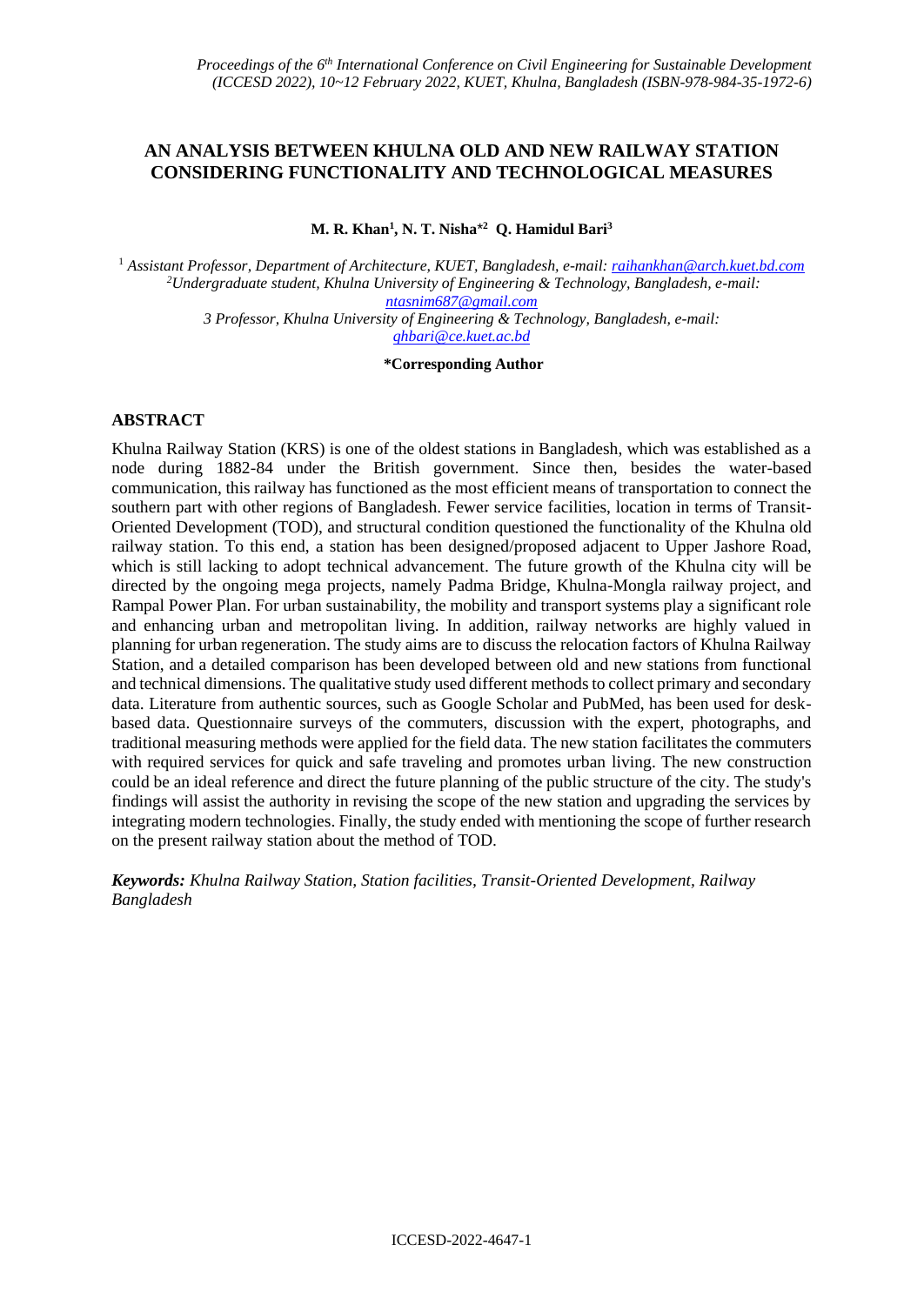*6 th International Conference on Civil Engineering for Sustainable Development (ICCESD 2022), Bangladesh*

## **1. INTRODUCTION**

The railway transportation system is an old method of transportation, but in the 20th century, it faced negligence due to the road and air transport (Givoni, 2007). From a sustainable perspective, the transportation method is gaining popularity due to its cost-efficiency, environment-friendly nature, and High-speed mobility. In the era of environmental crisis, this mobility and transportation system plays a significant role in achieving urban sustainability and ensuring a liveable environment. In Bangladesh, the first railway station was built in the British period as part of regional connectivity. It was considered to be efficient for passenger or goods transportation. Over time, the transportation system has proven to be unable to adapt to new technological advancements and changing needs. The railway in Bangladesh has collapsed due to mismanagement at the service level, such as late arrival and departure, mechanical issues, ticketing corruption, and fewer facilities for the passengers. From this perspective, to improve functionality and capacity building programs, the Bangladesh government has taken initiatives to redevelop 26 railway stations of the country by prime minister funding. The Khulna Railway Station (KRS) is one of them that received funds for redesigning and reconstruction of the old station.

Khulna Railway Station was established during the British era near the 6th ghat, which was used to transport agricultural and commercial goods from east to west Bengal. Subsequently, the station activity opened for people's movement. Since then, the station has continued to function with those services that are inadequate to meet the urban needs. With time many station elements became outnumbered, the structure and materials have also started to erode. Government approved a comprehensive plan in 2014 regarding building a modern railway station for the city inhabitants. Rather than renovation or remodelling, a new proposal was developed to construct a new station. Following the methods of Transit-oriented development (TOD), a new site select adjacent to Upper Jashore Road, and near the Powerhouse More for the construction of new railway station. In 2015 the construction began, which ended in the March of 2018 with the inauguration by the Prime Minister.

In modern times, the stations have adopted technical features, such as auto controlling entry-exit, luggage checking with scanning, and auto ticketing process to maximize user-friendly services. The new station of Khulna has analyzed the needs of people and is included in the master and detail plan. Yet, the orthodox security system and ticketing are applying. This study has critically discussed the related factors influencing the relocation of KRS and made an elaborate comparison between the old and new railway stations in terms of user facility and functionality. Finally, the study highlighted the issues that need to address in future research.

## **2. METHODOLOGY**

The comparative study took the qualitative stance to analyse the functional and technical aspects of the old and new Khulna Railway Station (KRS). This approach broadens the scope for an in-depth understanding of factors related to the study issue from different perspectives. Detail data collection is the core for this study which has been done in two stages. Firstly, the published literature regarding KRS and its significance in respecting the context was collected from various authentic websites and reviewed carefully. Field data was evident as the most important due to the lack of online resources on KRS. In the second stage, various methods have been applied to collect field data, such as mapping, discussion with the passenger, key person opinion of the professional expert, and taking photographs as part of visual research method. Traditional measuring technique was applied for taking detailed dimensions of the platform height, width, and others. Discussion with commuters and key experts further clarifies the related facts responsible for the relocation of the KRS. The content analysis was used to categorize and illustrate the data gathered from the literature and the field. Discussions with commuters and key people have been given lots of information from different dimensions and thematic processes followed to organize these.

# **3. BACKGROUND OF KHULNA RAILWAYS STATION**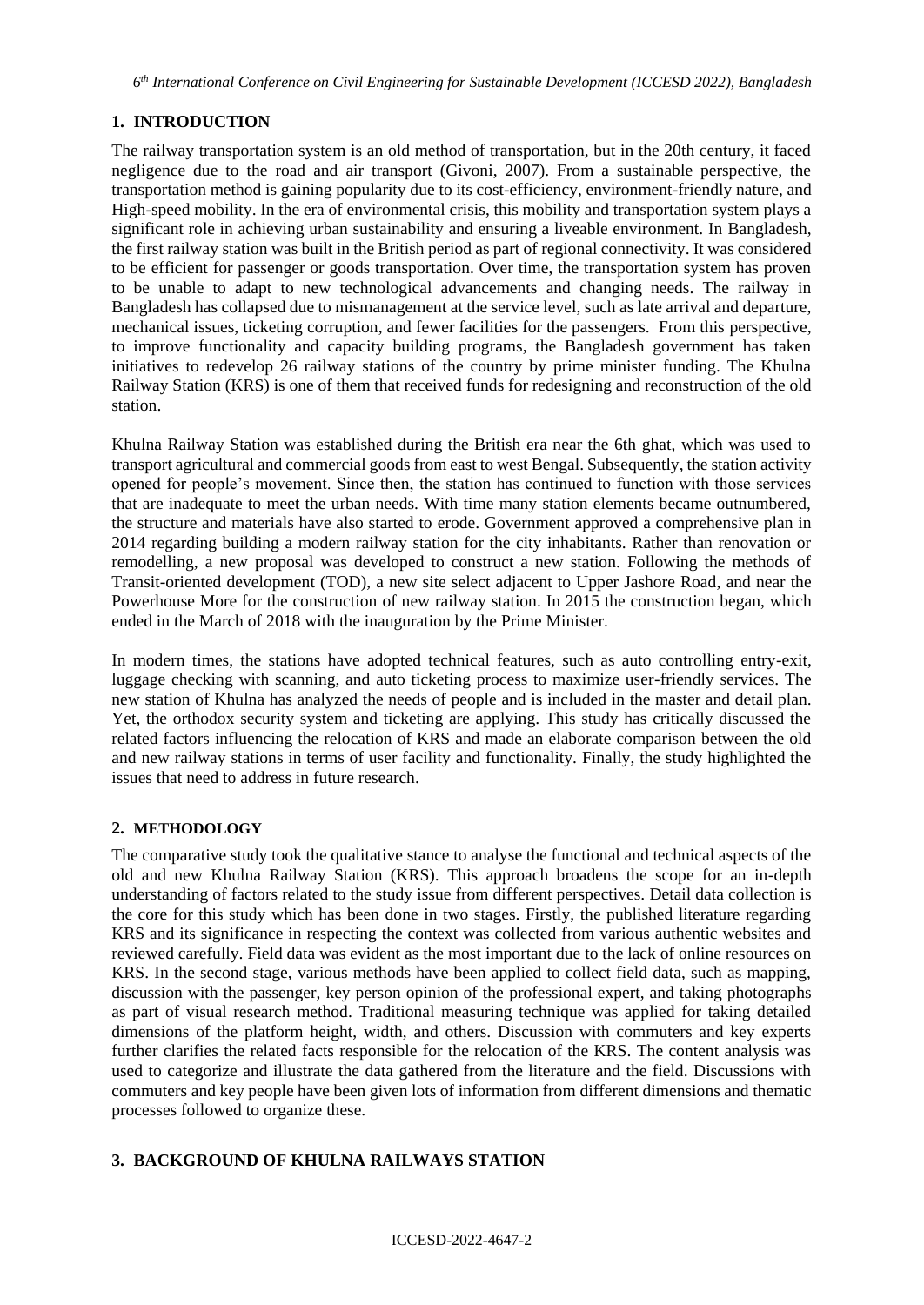In 1882-1884 the Bengal Central Railway Company constructed the Benapole-Khulna Broad Gauge railway line that connected West Bengal and the East region. Along with water communication, the railway became popularized for efficiency and cost-effectiveness. After independence, the railway company was renamed Bangladesh Railway in 1972.



Figure 1: The location of Khulna Railway Station and the connectivity with surrounding nodes.

Based on geographical location, the Khulna has developed as an elongated city at the bank of the Rupsha River, which further extended towards the Westside. The economy, culture, and city life are generated from river-based water communication, and the economic growth relied mostly on these activities. Subsequently, the establishment of the Khulna Railway enhances value to economic-related activities and makes it the centre of commerce for the region. The river-centric market, Boro Bazar, is the commercial core dealing with wholesale and retail for this region. The map shows, the railway station and associated services are located at the heart of the city and near the vibrant nodes Shibari, Powerhouse more, Ferry ghat, and Dakbangla. The station is connected to the city's main artery, Upper Jashore Road, which ensures connectivity to other significant nodes such as the Sonadanga bus terminal, Moylapota, and Royal more. Figure 1 depicts the location of the new Khulna Railway Station and the surrounding nodes.

# **4. FINDING AND ANALYSIS**

The finding and analysis section has been divided into three parts. The first phase described factors related to the relocation of a Railway Station (RS), the second section depicted a functional comparison of the old and new RS, and the third phase concluded by describing technical aspects.

## **4.1 Factors of relocation of Railway Station**

The strategic location of Khulna Railway Station (KRS) makes it unique from a functional perspective. The BIWTA (Bangladesh Inland Water Transport Authority) ghat and the earlier bus terminal (mainly regional) operated from the Ferry ghat node have transformed the area into a transportation hub that efficiently serves the city's residents. Subsequently, the bus facilities shifted to the Sonadanga area to avoid congestion and unwanted accidents. The field survey has been identified significant insights that actively influence the relocation to adjacent the old station. The factors are illustrated below:

### **4.1.1 Development of wholesale market and traffic congestion**

During the early 1990, the development of wholesale marketplace of seasonal food items adjacent to the Sher-E-Bangla road, the approach road to Khulna Railway Station (KRS) from Upper Jashore Road,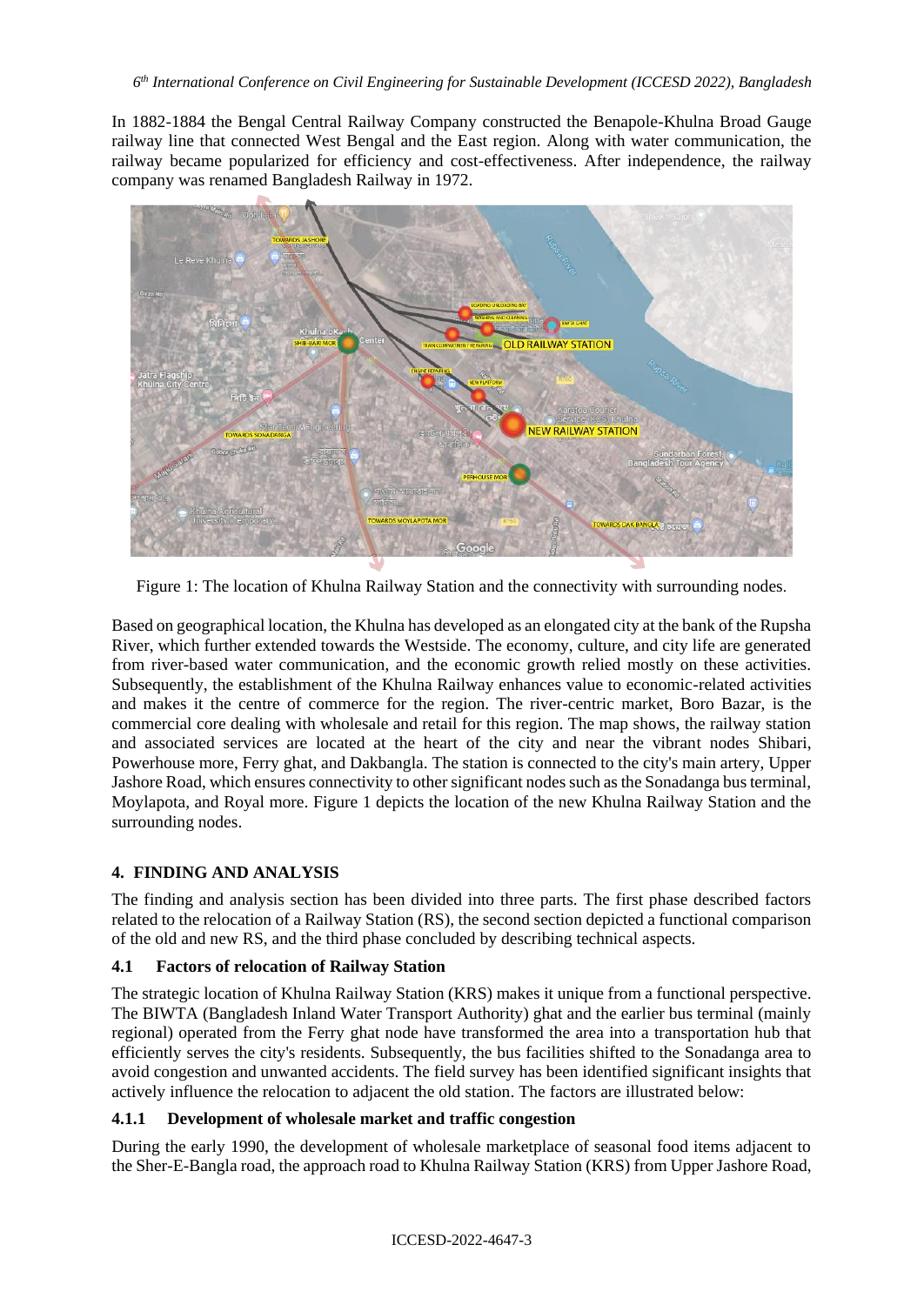### *6 th International Conference on Civil Engineering for Sustainable Development (ICCESD 2022), Bangladesh*

introduced some challenges related to the everyday movement of people and commuters. For better communication with access roads and loading-unloading of products, many business people convert the roadside shops into selling seasonal items. The adjacent frontage of the shop is used for parking, loading-unloading, and displaying purposes. For doing this, a portion of the road is occupied by business-related activities (Figure 2). During peak time, when the products come from various areas the roadside becomes more crowded from morning till late night. Figure 2 shows, the workers initially keep the products on the road for primary sorting. More than half a portion of the road is utilized for these activities. The remaining road is not adequate for the free movement of local vehicles, such as rickshaws, vans, auto, and cars. As a result, traffic congestion is common, particularly from Power House More to BIWTA ghat.



Figure 2: (1) Pelling off plaster from the roof of the old railway station, (2) Goods loading-unloading activities on the road, (3) A portion of the road is occupied for goods displaying, (4) Present platform height of new railway station after further uplifting.

The sufferings increased when the train arrived or left the station. The local vehicles are waiting for the passengers, and the traffic congestion is generated in the entire road. It takes 30-45 minutes to travel a 400-450 meter road using local vehicles, such as rickshaws or auto. From focus group discussions, people mentioned many times the passengers survived to reach the station at the scheduled time due to traffic congestion and missed the train. The distance is not prolonged; however, the roadside parking and business activities leave a narrow channel for local movement, which is insufficient. During the weekend, the sufferings increased a lot because of the numbers of unloading trucks and market-centric activities.

### **4.1.2 Inadequate in-house and service facilities**

In the last two decades, the increased number of road accidents, continuous traffic congestion, and less security on the highway have influenced people to choose alternative transportation, particularly for long-traveling. Large numbers of people started to travel in railway, which previously lost the appeal for the mismanagement and service quality. Since the establishment of the railway industry in Bangladesh, this transportation has been considered the most efficient in terms of connectivity. Khulna Railway Station (KRS) was established to serve the city dwellers with adequate in-house and public facilities. Residential areas for staff, railway carriage services, and office facilities were designed according to requirement, including sitting, waiting, shops, and other services for the passengers.

Over time, the city population is growing but, the railway station was running without extending the services required for its increased passengers. Table 1 shows the list of trains that leaves and arrives at the station. More than 50 years later, the Khulna-Kolkata train connection has started in 2017 that reinforced the station activities. In-house office facilities are not adequate, including the number of ticket counters. The aged person, female, and children suffer due to lack of resting place, sitting, and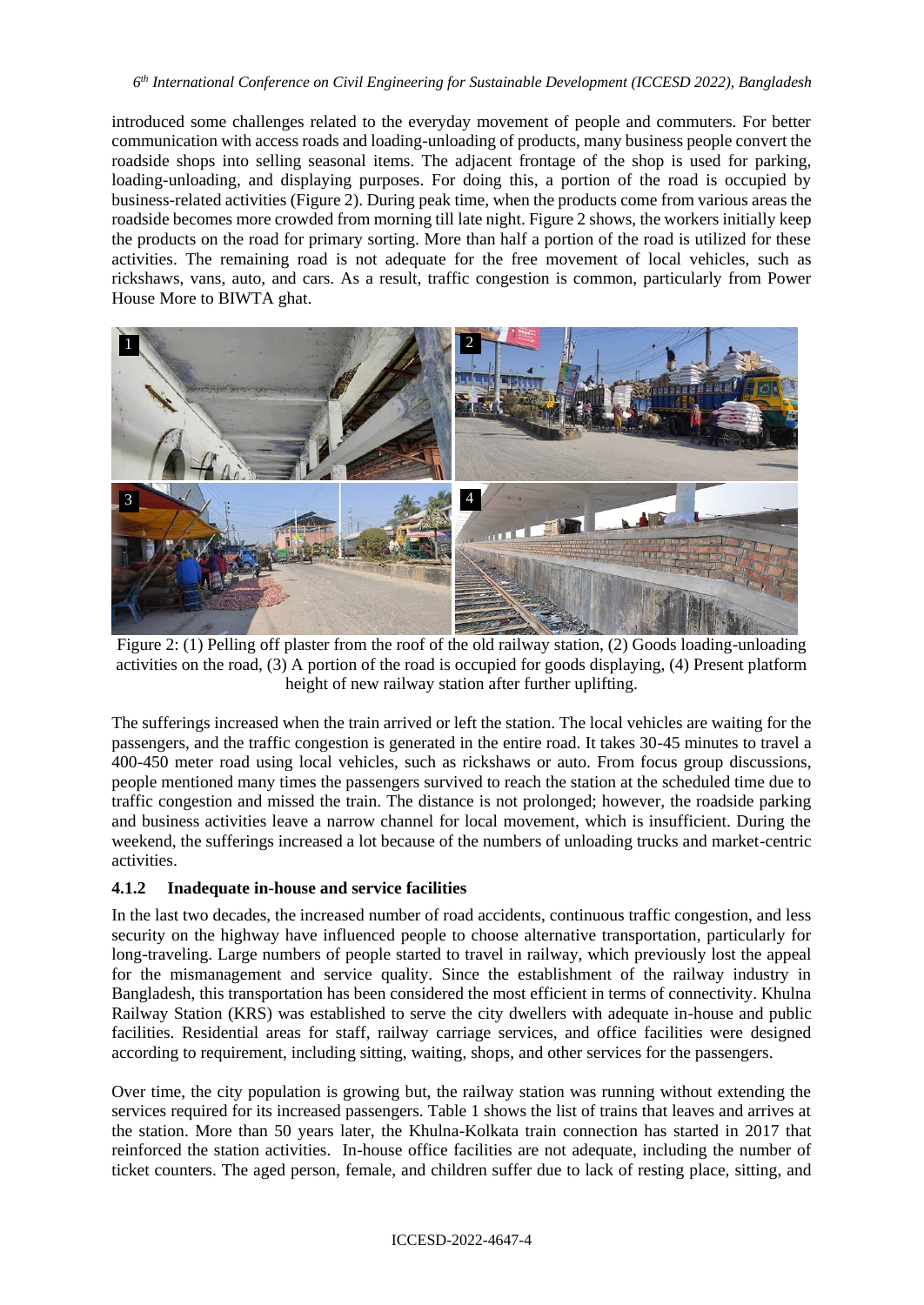toilet facilities. People needed to wait on the open platform while train delays. Existing waiting is adjacent to the ticket counter, which is insufficient in respecting the present needs. There are no sitting or resting areas available for physically challenged people. Moreover, during the time, such as Eid day, Public holiday, Puja, etc., the situation becomes critical for the pressure of passengers.

| <b>Intercity Trains</b> |                          |           |                     |
|-------------------------|--------------------------|-----------|---------------------|
| Train no                | Name (Up/Down)           | From (To) | To (From)           |
| 715                     | Kapotaksha Express       | Khulna    | Rajshahi            |
| 725                     | <b>Sundarban Express</b> | Khulna    | <b>Dhaka</b>        |
| 727                     | Rupsha Express           | Khulna    | Chilahati           |
| 747                     | Simanta Express          | Khulna    | Chilahati           |
| 761                     | Sagordari Express        | Khulna    | Rajshahi            |
| 763                     | Chitra Express           | Khulna    | <b>Dhaka</b>        |
| 3130                    | <b>Bandhan Express</b>   | Khulna    | Kolkata             |
| Mail trains             |                          |           |                     |
| 15                      | Mohananda Express        | Khulna    | Chapainawabgonj     |
| 23                      | <b>Rocket Express</b>    | Khulna    | Parbatipur          |
| 25                      | Nokshikantha Express     | Khulna    | <b>Goaland Ghat</b> |
| 53                      | <b>Benapol Commuter</b>  | Khulna    | Benapol             |
| 95                      | Khulna Commuter          | Khulna    | Benapol             |

Table 1: List of passenger trains arrive and leave from the Khulna railway station.

## **4.1.3 Structural condition of the infrastructure**

Peddlers The railway buildings around the station were designed and constructed under the British era. Traditional construction methods were applied, which included local building materials, MS bars, and sheets. According to Bangladesh's Public Works Department (PWD), the building life has already exceeded the construction lifetime. Most of them are survived in support of regular repairing and continuous maintenances. Discussion with officials found the inner conditions of the office were risky to continue works that needed urgent remodelling or relocation elsewhere. Even they did not operate all necessary activities within these limited spatial facilities. Observations of the old station explored cracks at beam and roof level (Figure 1). The security grills, door, and window were also in dilapidated condition. According to commuters, the waiting area, toilet, and resting places are in bad condition for waiting or any other purposes. The plaster is peeling off the wall and roof, and the toilet fittings are damaged. Most people suggested major redevelopment or reconstruction, while some proposed relocation.

## **4.1.4 Less security and surveillance**

Adjacent to the station area, various types of goods loading-unloading, wholesale market and BIWTA ghat-related activities are performed simultaneously from morning tonight. These make the area vibrant, but at the same time, increase the insecurity of commuters. Discussion and the physical survey found many destitute people live at the open place around the station, and the majority were involved with taking drugs and incivility that made the area insecure. Additionally, lack of lighting facilities and absence of surveillance person increase the fear of facing robbing or violence from evening to late night. The distance from the Upper Jashore road makes it isolated, and surrounding business activities affect the quality of the public environment, where people can move freely and enjoy their waiting.

### **4.2 Comparison from functional dimension**

The functions of the RS broadly classified into two categories, in-house office and service areas and commuter amenities.

## **4.2.1 In-house office and services**

There have some departments required to run the station activities efficiently. In the old station, the office areas were designed for a limited number of commuters, which is insufficient for the current flow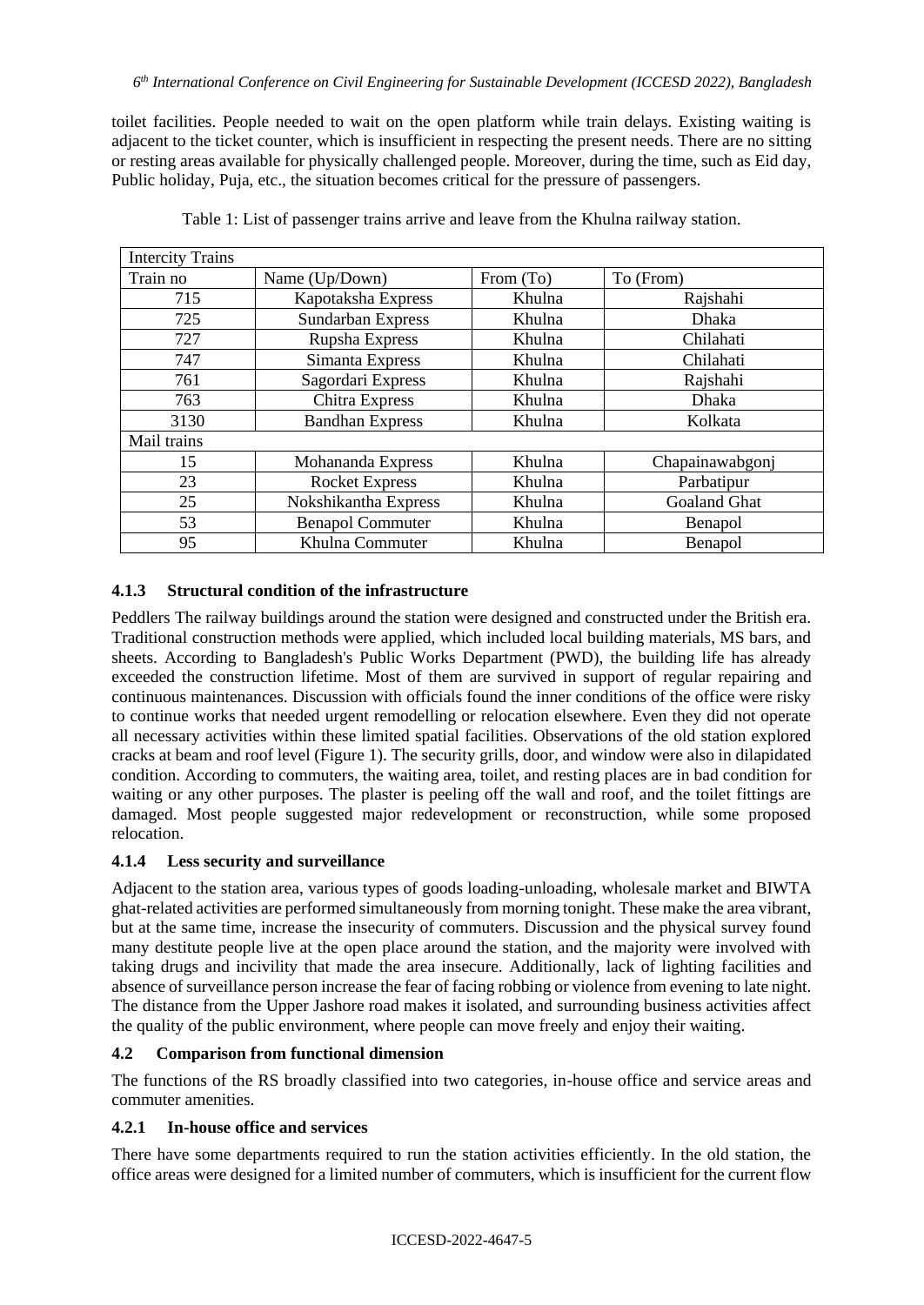of passengers. According to discussions with officials, the staffs do not have enough common area, and the officers' rooms are unsafe for routine work.

Considering all issues regarding of office space requirements and spatial quality the new station has designed based on the needs including modern facilities. The newly designed office area addresses proper lighting and ventilation, security and mechanical control if needed.

### **4.2.2 Ticketing, waiting and services**

A booking of ticket counter is where passengers can purchase the ticket for traveling or get all necessary information related to the schedule of the train. In the last decade, the ticketing facilities found it inefficient and problematic to manage the rush during holidays or national vacations for the passenger flow. Passengers needed to wait in line, and only three counters provided the ticket that required a long time to maintain the pressure. Even, there is no dedicated counter for female or physically challenged people. The mismanagement increases the further suffering for the commuters. Subsequently, the ticketing system was done partially automated by Bangladesh Government with a dedicated website and apps, but the technical issues brought forth further challenges. For avoiding all sufferings total of six counters with adequate sound systems have been included in the new design. Male and female follow the separate line with proper management and clean environment. The waiting area is in front of the ticket counter with toilet facilities. A separate lounge has been designed with an attached toilet and airconditioning system. Moreover, a well-maintained drinking water facility is installed near the waiting area. Previously, passengers needed to wait in a shabby environment with unclean toilet facilities. Most of the time, people used to occupy the sittings for various purposes, such as resting or sleeping.



**4.2.3 Parking and shop facilities**

Figure 3: (1) Ramp designed at the pedestrian level for physically challenged people, (2,3) provision of drinking water and parking facilities at the new railway station, (4) Retail shops added in the waiting of the station area, (5) Entry of new railway station from the Upper Jashore Road.

The local vehicular waiting and parking facilities are prerequisites for any public station. It not only maintains traffic flow management and reduces congestion, but it also makes traveling easier. According to the physical survey, there was ample space in front of the former railway station for parking and traffic flow regulation. But mismanagement, informal use, and uncleanness make the situation complex when any train arrives or leaves the station. In the last decade, the number of private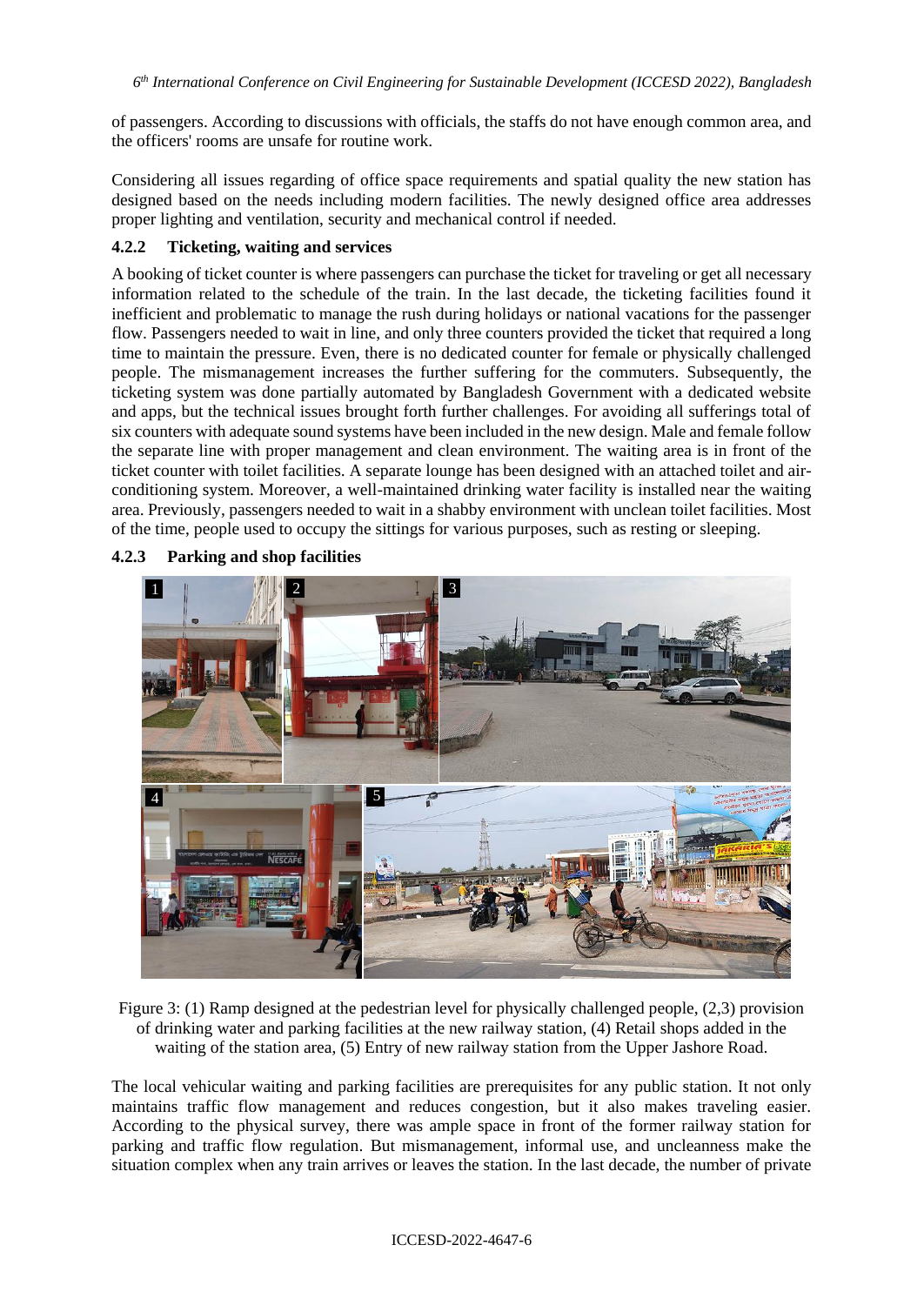and local vehicles, such as auto and rickshaws, has been increasing based on population, which creates a chaotic environment in front of the old station area. In the new station, the separate entry and exit and dedicated parking space for local and private vehicles maximize the efficiency of vehicular circulation. The vehicular and pedestrian entrances are designed from Upper Jashore Road, which goes out from Station Road (Figure 3). Moreover, the walkway integrated with the vehicular road with a proper ramp for physically challenged people.

Small shops and restaurant facilities adjacent to or within the station enhance the public life and quality of services. Two to three shops were informally placed on the platform in the old railway station that generated problems to frequent movement of the passengers. In the new design, defined zoning was provided for two grocery shops adjacent to the waiting area (Figure 3).

### **4.2.4 Accommodation and public areas**

In the modern station, the functions are designed according to context needs that make every hub is unique in terms of facilities, spatial quality, and visual aesthetic. Accommodation and public spaces appear as an inseparable part of any transportation hub or railway station. Khulna is best known for the historical places, such as Mangrove forest, Khan-Jahan-Ali Mosque, and other structures, and is considered the industrial and commercial hub in the South region. Many people travel for tourist and business purposes, and they need good accommodation facilities. Previously there had no lodging spaces for the passengers. After analyzing the needs, a few rooms have been designed within the station building that reduces further suffering of passengers.

Moreover, the limited public place within the city pushes people to transform the alternative public areas into urban spaces for spending quality time with family. The physical survey evidence, during early morning, many people come from surrounding residential areas for walking and in the afternoon with the family person. According to the users, the present station is well-maintained, spacious, and secure to spend valuable time with family and friends.

### **4.3 Illustration from technical dimension**

### **4.3.1 Platform**

The platform is the most vital element of a railway station from where the passengers are distributed towards the destination. A suitable platform with required design considerations and components, such as paving, width, and height according to train, is controlled for the commuter movement. In designing the platform in the new station, the bay and island patterns have been followed (Wikipedia, 2021). In the old railway station, steel and concrete were used in the platform and the shade construction, which is not sustainable in the climate of Khulna. In the new station, concrete has been used as construction material.

| Category           | Old Rail station | New Rail station        |                     |  |
|--------------------|------------------|-------------------------|---------------------|--|
|                    | 0.38m above from | Before renovation       | After renovation    |  |
| Platform height    | the ground level | 1.016m above from       | 0.76m added further |  |
|                    |                  | ground level            | from platform top   |  |
| Platform width     | 8.53m            | 9.14m                   |                     |  |
| Height of platform | 4.52m from the   | Before renovation       | After renovation    |  |
| top to shade       | platform top     | 3.95m from the platform | 3.23m from the      |  |
|                    |                  | top                     | platform top        |  |

Table 2: Comparison of the old and new railway platform.

In Bangladesh, the average height of the train from the ground is 4'-5'. Most stations have a noticeable height differential between the train coach and the platform. In the old rail station in Khulna, the platform height is too low, and numerous accidents occur as people board the train. Commonly, aged people, females, and children suffer most, and for physically challenged people to travel by train is impossible. To address the issue, the platform was made higher in the new design but did not satisfy the requirement. People still face difficulties while carrying luggage and goods. Based on the level of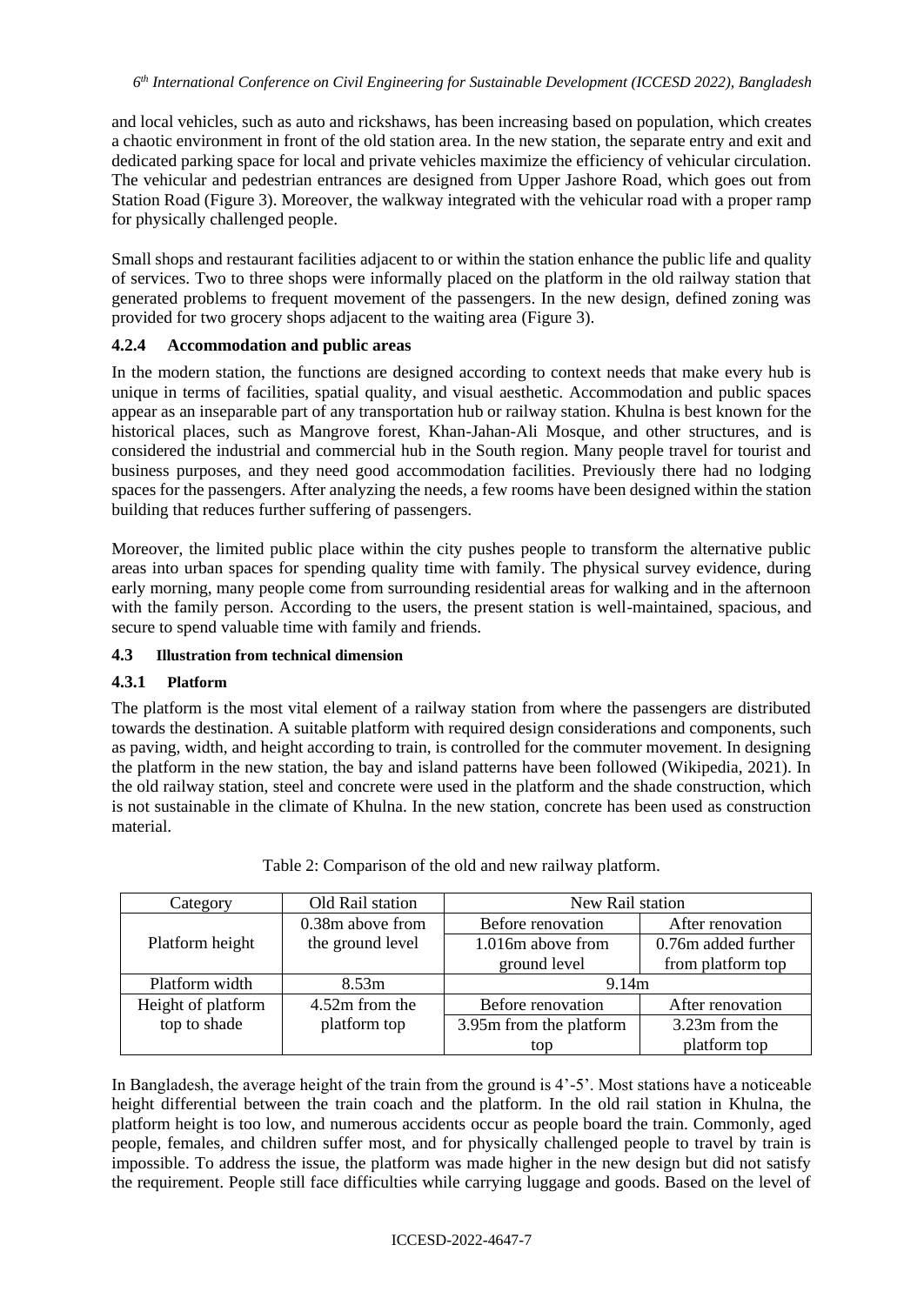the train coach, the authority has implemented a project to raise the platform height. In that case, the height between platform and roof reduces, which needs to consider in the future. Table 2 shows the details of the station platform of old and new stations.

#### **4.3.2 Operation and maintenance**

An integrated service corridor is required to run the station function smoothly. The operation and maintenance are mainly run by five major departments. Every division has its responsibility to ensure functional efficiency. Table 3 shows the details.

| Department | <b>Functions</b>                                                                 |  |  |
|------------|----------------------------------------------------------------------------------|--|--|
| Civil      | The civil department in the station is mainly responsible for the construction   |  |  |
|            | of rail lines, bridges, platforms, station structures, and maintenance of these. |  |  |
| Mechanical | The operation and maintenance of the coach, boggy, engine, etc., fall under the  |  |  |
|            | mechanical department. After reaching, the train coaches are moved to the        |  |  |
|            | wash pit located in the old railway station. It is then cleaned and checked for  |  |  |
|            | any faults. The engine is moved to the loco shed that located left side of the   |  |  |
|            | main station area.                                                               |  |  |
| Electrical | They are in change of lighting, fan, ac etc of the station and the coach.        |  |  |
| Traffic    | The department mainly controls the traffic flow of the rail. This department     |  |  |
|            | has many wings, and all the crossing, interchange, control of flow from the      |  |  |
|            | inside of the vehicle, and central controlling is done by this department.       |  |  |
| Signal     | This department controls the signalling during the train operation or            |  |  |
|            | maintenance period.                                                              |  |  |

Table 3: Detail responsibilities of each department of the Railway Station.

Additionally, the location of maintenance area regarding of rail station is vital. Previously, the center location of the old station was isolated from service zones, such as refueling and engine maintenance, washing, and cleaning of a train coach. The train coach repairing was situated near the station. The new station is located at the center from where every service can avail within shortage possible of time. Figure 3 shows, the fuelling and engine maintenance is adjacent to the No.1 platform, and washingcleaning and train coach repairing is at the northern portion.

## **5. DISCUSSION**

### **5.1 Railway station as node and place**

The railway station is a node for many transportation systems; however, in recent years, the concept is expanded, and the place plays a role in urban regeneration from economic, social, and cultural dimensions. The strategic location works to grow the station as a hub for the city. Water-based economic activities can be reinforced by the comprehensive planning and utilization of railway services. Already, a loading-unloading area uses for goods transportation in the Northern part, but the function needs to redevelop with modern facilities. Additionally, roadside economic activities should be strictly monitored to reduce unnecessary traffic congestion.

In modern days, the station or terminal is considered the communal place of the society, where different public activities occur along with the functionality. Community engagement is ensured through designing the needs of society. Particularly in Khulna, lack of public places and absence of amenities compel city people to involve in other public functions. In this respect, the Khulna Railway Station (KRS) is considering a place where city dwellers can spend quality time for its openness, security, and quality environment. The addition of food facilities and sittings could reinforce public participation.

## **5.2 Urban integration of Khulna railway station in the mode of TOD**

Urban integration is also a part of the importance of railway stations in urban development. One of the concerns of urban integration is the role of railway stations in urban centrality. (Conticelli, E.,2011)